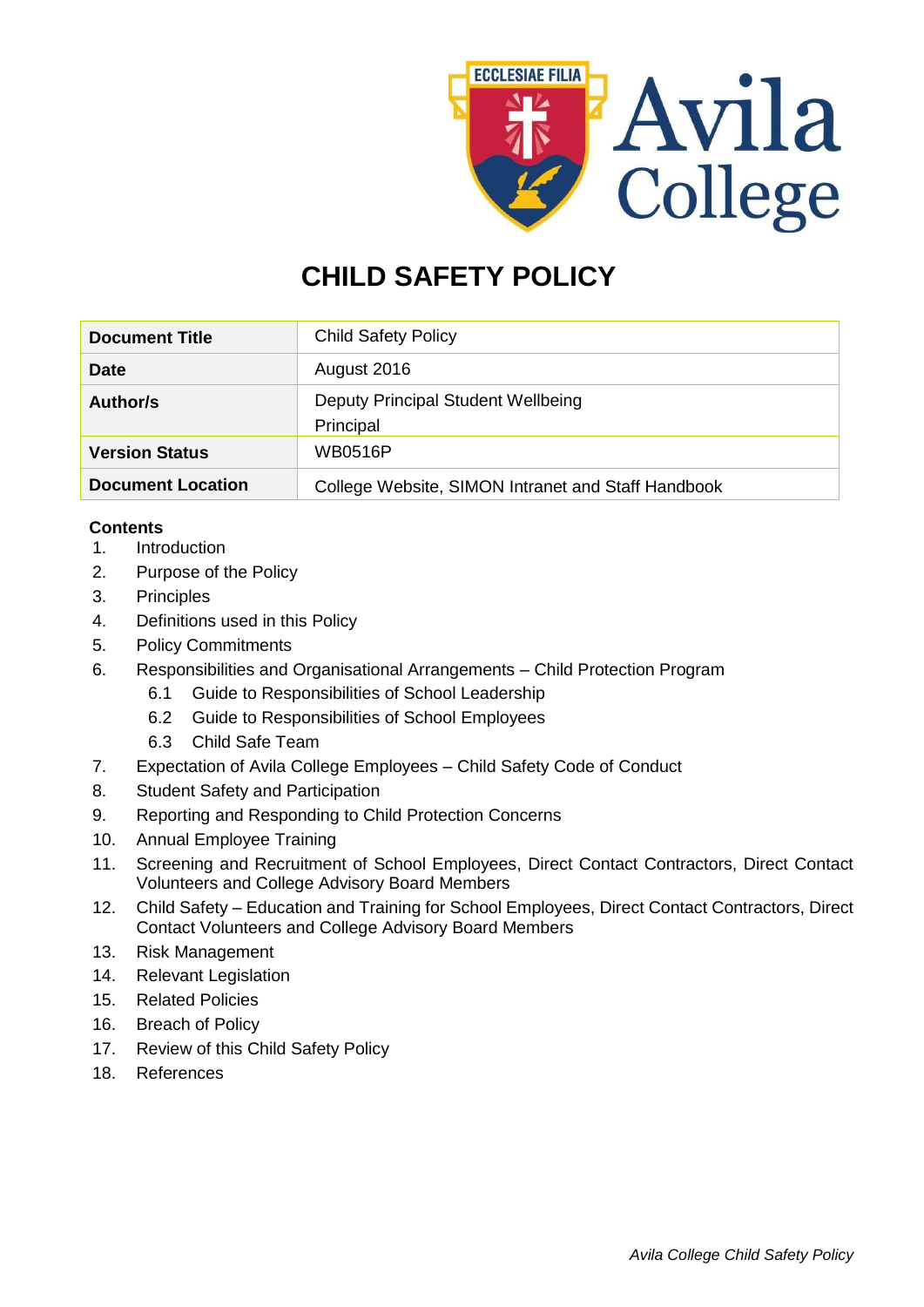# *"I have come that you may have life and have it to the full." (Jn. 10:10)*

## **1. Introduction**

The life and teachings of Jesus in the Gospel inspire Avila College's dedication to the care, safety and wellbeing of all children and young people.

Jesus' promise "I have come that you may have life and have it to the full" (John 10:10), underpins Avila College's fundamental responsibility for our students and the enactment of our vision, along with practical commitments that promote the love, justice and sanctity of each person.

Avila College is committed to:

- − being a child-safe environment which has zero tolerance for child abuse;
- actively engaging; listening to and empowering all our students;
- − open communication with our families and supporting them to promote the wellbeing and safety of their children;
- establishing child-safe relationships within our community;
- − developing an organisational culture marked by collaborative, vigilant and proactive approaches across policies, procedures, curriculum and practices;
- supporting and developing all our employees in their roles to educate, care for and protect our students.

# **2. Purpose of the Policy**

The purpose of this policy is to demonstrate the strong commitment of Avila College (the College) to the care, safety and wellbeing of all students at our school. It provides a framework of the policies, procedures and strategies developed to promote child protection, the creation of a child safe culture and to keep students safe from harm, including all forms of abuse in our school environment, on campus, online and in other locations provided by the school.

This policy takes into account relevant legislative requirements within the state of Victoria, including the specific requirements of the Victorian Child Safe Standards as set out in Ministerial Order No. 870. This policy applies to school employees, including teaching and non-teaching employees, volunteers, clergy, contractors and the College Advisory Board members.

# **3. Principles**

Catholic schools have a moral, legal and mission-driven responsibility to create nurturing school environments where children and young people are respected, their voices are heard and they are safe and feel safe (CECV Commitment Statement to Child Safety).

The following principles underpin our commitment to child safety at the College:

- − All students deserve, as a fundamental right, safety and protection from all forms of abuse and neglect.
- The welfare of our students is our key priority.
- − The College works in partnership with families and the community to ensure that they are engaged in decision-making processes, particularly those that have an impact on child safety and protection. (e.g. the College Advisory Board).
- − All students have the right to a thorough and systematic education in all aspects of personal safety, in partnership with their parents/guardians/caregivers.
- All adults at the College, including teaching and non-teaching employees, parents, volunteers, clergy, contractors and College Advisory Board members, have a responsibility to care for children and young people, to positively promote their wellbeing and to protect them from any kind of harm or abuse.
- The policies, guidelines and codes of conduct for the care, wellbeing and protection of students are based on honest, respectful and trusting relationships between adults, children and young people.
- − Policies and practices demonstrate compliance with legislative requirements and cooperation with the Church, governments, the police and human services agencies.
- − All persons involved in situations where harm is suspected or disclosed must be treated with sensitivity, dignity and respect and their privacy must be respected.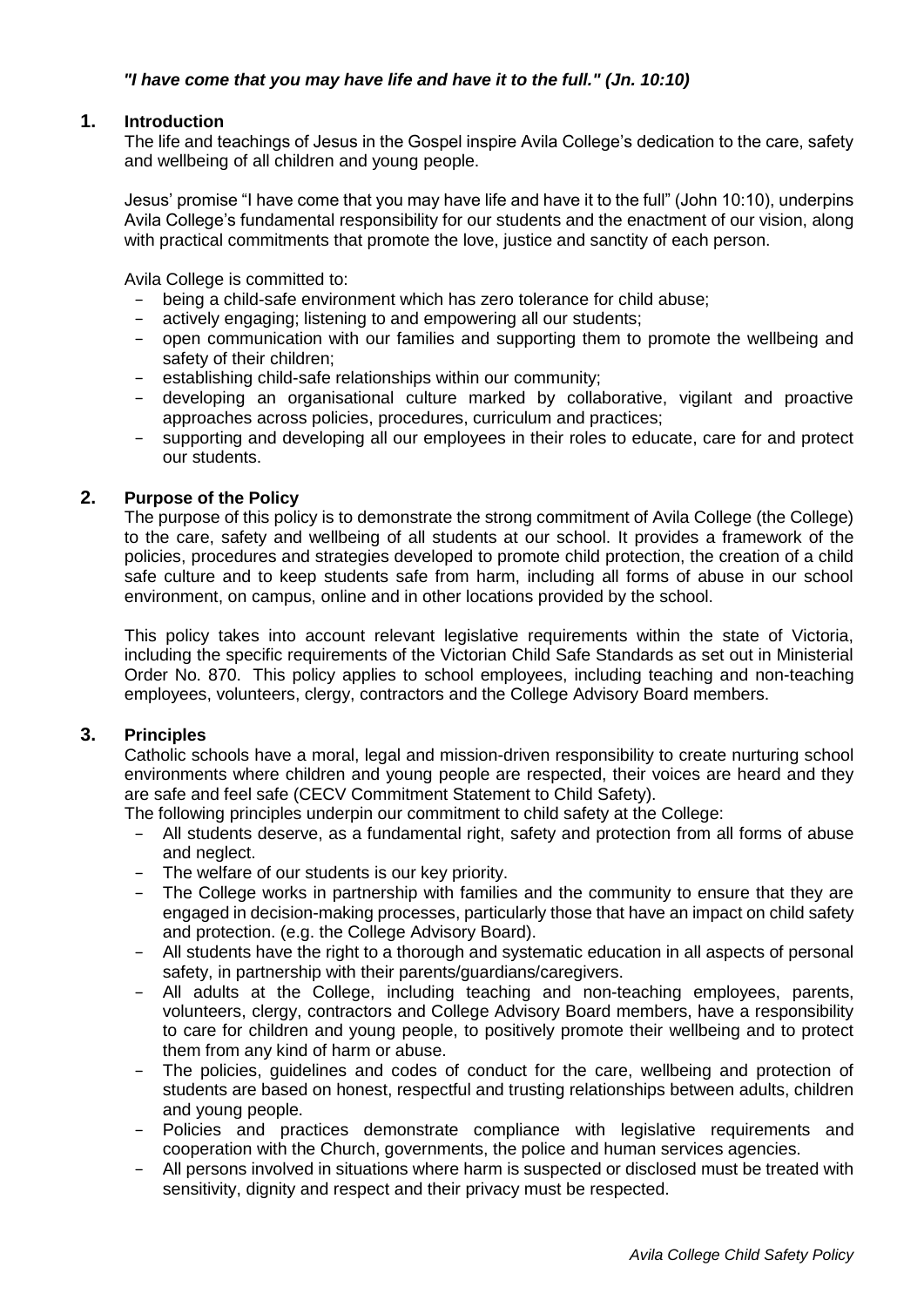- − Employees, volunteers, clergy, contractors, College Advisory Board members, parents/carers, and students should feel free to raise concerns about child safety, knowing these will be taken seriously by school leadership.
- − Appropriate confidentiality will be maintained, with information being provided to those who have a right or a need to be informed, either legally or pastorally.

# **4. Definitions used in this Policy**

**Child**: A child or a young person enrolled as a student at the school and who is aged under 18.

#### **Child abuse** includes:

- $-$  any act committed against a child involving:
	- i) a sexual offence
	- ii) an offence under section 49B(2) of the **Crimes Act 1958** (grooming)
- $-$  the infliction, on a child, of:
	- i) physical violence, which includes a child's exposure to family violence
	- ii) serious emotional or psychological harm
- serious neglect of a child. (Ministerial Order No. 870).

**Child safety** encompasses matters related to protecting all children from child abuse, managing the risk of child abuse, providing support to a child at risk of child abuse, and responding to incidents or allegations of child abuse. (Ministerial Order No. 870)

**Child neglect** includes a failure to provide the child with an adequate standard of nutrition, medical care, clothing, shelter or supervision to the extent that the health and physical development of the child is significantly impaired or placed at serious risk. (PROTECT: Identifying and responding to all forms of abuse in Victorian Schools)

**Child physical abuse:** Generally consists of any non-accidental infliction of physical violence on a child by any person. (PROTECT: Identifying and responding to all forms of abuse in Victorian Schools)

**Child protection:** Statutory services designed to protect children who are at risk of serious harm. (Safe Schools Hub)

**Child sexual abuse** is when a person uses power or authority over a child to involve them in sexual activity. It can include a wide range of sexual activity and does not always involve physical contact or force. (PROTECT: Identifying and responding to all forms of abuse in Victorian Schools)

**Emotional child abuse** occurs when a child is repeatedly rejected, isolated or frightened by the threats, or by witnessing family violence. (PROTECT: Identifying and responding to all forms of abuse in Victorian Schools)

**Grooming** is when a person engages in predatory conduct to prepare a child for sexual activity at a later date. It can include communication and/or attempting to befriend or establish a relationship or other emotional connection with the child or their parent/carer. (PROTECT: Identifying and responding to all forms of abuse in Victorian Schools)

**Mandatory Reporting:** Refers to the legal requirement under the Children, Youth and Families Act 2005 (Vic.) to protect children from harm relating to physical and sexual abuse. The principal, registered teachers, school counsellors/psychologists and nurses at Avila College are mandatory reporters under this Act. (They must follow the Education and Training Department PROTECT Policy: Identifying and responding to all forms of abuse in Victorian Schools)

**Reasonable Belief**: When employees are concerned about the safety and wellbeing of a child or young person, they must assess that concern to determine if a report should be made to the relevant agency. This process of considering all relevant information and observations is known as forming a 'reasonable belief'. A 'reasonable belief' or a 'belief on reasonable grounds' is not the same as having proof but is more than mere rumour or speculation. A 'reasonable belief' is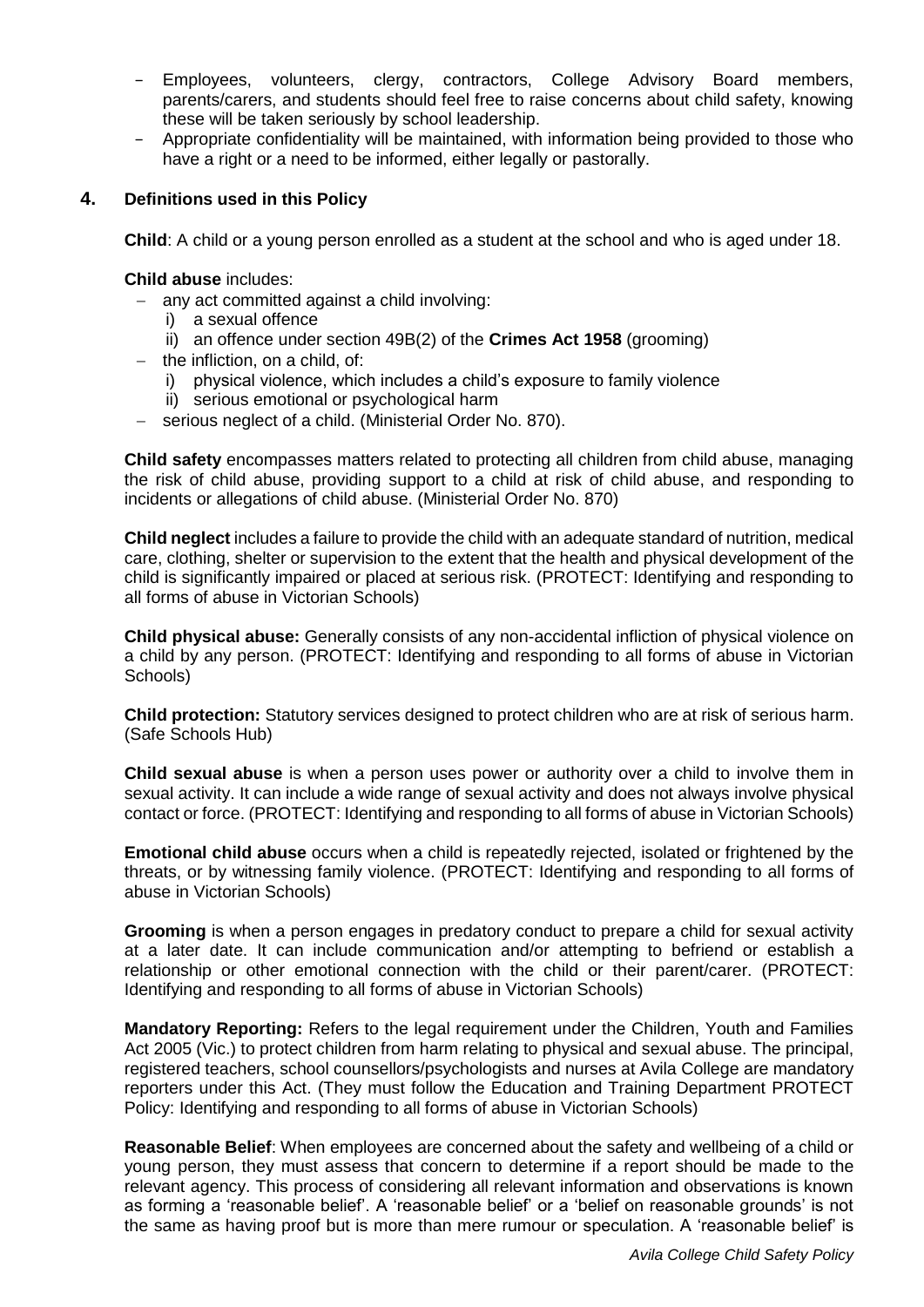formed if a reasonable person in the same position would have formed the belief on the same grounds. (PROTECT: Identifying and responding to all forms of abuse in Victorian Schools)

## **Reasonable Grounds to notify** may include:

- − A student tells a teacher, counsellor, staff member that they have been physically or sexually abused.
- − Another person such as a friend or sibling of the student advises that the student has been abused.
- − Other observations made by employees or teachers.
- − Physical signs of abuse (bruising cuts etc).

**School environment** means any physical or virtual place made available or authorised by the school governing authority for use by a child during or outside school hours, including:

- − a campus of the school
- − online school environments (including email and intranet systems)
- − other locations provided by the school for a child's use (including, without limitation, locations used for school camps, sporting events, excursions, competitions, and other events). (Ministerial Order No. 870)

**School employee** means an individual working in a school environment who is:

- directly engaged or employed by a school governing authority
- − a volunteer, clergy or a contracted service provider (whether or not a body corporate or any other person is an intermediary)
- − a minister of religion. (Ministerial Order No. 870)

# **5. Policy Commitments**

All students enrolled at the College have the right to feel safe and be safe. The wellbeing of children in our care will always be our first priority and we do not and will not tolerate child abuse. We aim to create a child-safe and child-friendly environment where children are free to enjoy life to the full without any concern for their safety. There is particular attention paid to the most vulnerable children, including Aboriginal and Torres Strait Islander children, children from culturally and/or linguistically diverse backgrounds, and children with a disability.

#### **For our students, we commit to:**

- − protecting the safety and wellbeing of all children and young people enrolled in the College
- − providing children and young people with positive and nurturing experiences
- − listening to children and young people and empowering them by taking their views seriously, and addressing any concerns that they raise with us
- − taking action to ensure that children and young people are protected from abuse or harm
- − teaching children and young people the necessary skills and knowledge to understand and maintain their personal safety and wellbeing
- − seeking input and feedback from students regarding the creation of a safe school environment.

#### **For our parents and carers, we commit to:**

- − communicating honestly and openly with parents and carers about the wellbeing and safety of their children
- − engaging with, and listening to, the views of parents and carers about our child-safety practice, policies and procedures
- − transparency in our decision-making with parents and carers where it will not compromise the safety of children or young people
- − acknowledging the cultural diversity of students and families, and being sensitive to how this may impact on student safety issues
- − continuously reviewing and improving our systems to protect children from abuse
- − communicating our Parents/Carers Code of Belonging
- − working with our parents to enable the fulfilment of the Code of Belonging.

### **For our school employees, direct contact volunteers, clergy, direct contact contractors and**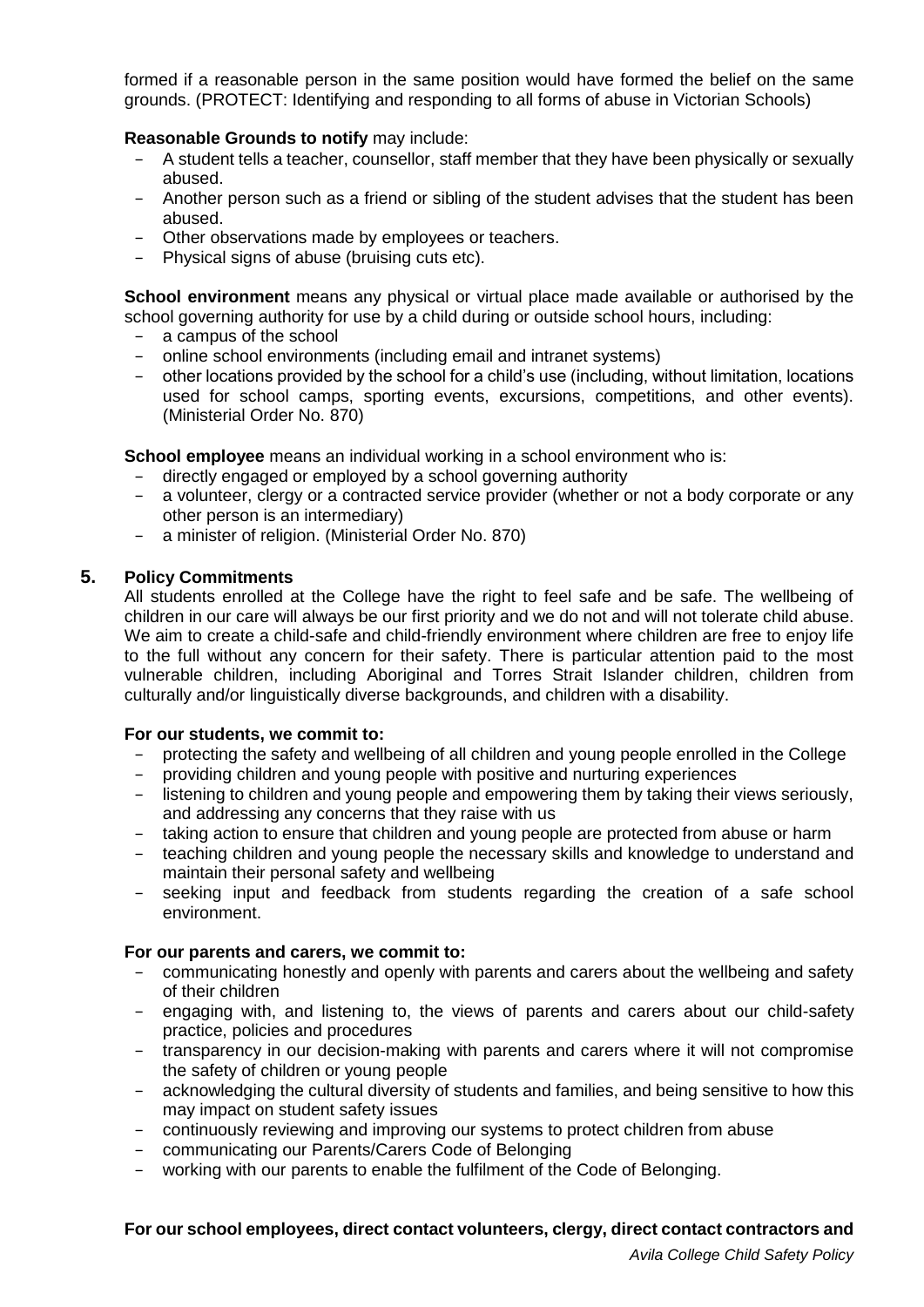# **College Advisory Board members, we commit to:**

- − providing all College employees, direct contact contractors, direct contact volunteers, clergy and College Advisory Board members with the necessary support to enable them to fulfil their roles. This will include regular and appropriate learning opportunities in regards to Child Safe standards including mandatory child protection training for all employees
- − providing regular opportunities to clarify and confirm policy and procedures in relation to child safety and young people's protection and wellbeing. This will include annual training in the principles and intent of the Child Safety Policy and Child Safety Code of Conduct, and employees, direct contact contractors, direct contact volunteers, clergy and College Advisory Board members responsibilities to report concerns
- listening to all concerns voiced by College employees, direct contact contractors, direct contact volunteers, clergy and College Advisory Board members about keeping children and young people safe from harm
- − providing opportunities for College employees, direct contact volunteers, direct contact contractors, clergy and College Advisory Board members to receive formal debriefing and counselling arising from their support of a child or young person who has experienced abuse.

# **6. Responsibilities and Organisational Arrangements - Child Protection Program**

Everyone employed or volunteering at the College has a responsibility to understand the important and specific role he/she plays individually and collectively to ensure that the wellbeing and safety of all students is at the forefront of all they do and every decision they make. (CECV Commitment Statement to Child Safety)

The College has allocated roles and responsibilities for child safety as follows:

# **6.1 Guide to Responsibilities of School Leadership**

The Principal, the school governing authority and school leaders at the College recognise their particular responsibility to ensure the development of preventative and proactive strategies that promote a culture of openness, awareness of and shared responsibility for child safety.

Responsibilities include:

- − creating an environment for children and young people to be safe and to feel safe
- − upholding high principles and standards for all employees, parents/carers, College Advisory Board members, volunteers, clergy and contractors
- − promoting models of behaviour between adults and children and young people based on mutual respect and consideration
- − ensuring thorough and rigorous practices are applied in the recruitment and screening of all employees including contractors and ongoing professional learning of employees
- ensuring that school personnel have regular and appropriate learning to develop their knowledge of, openness and ability to address child safety matters
- providing regular opportunities to clarify and confirm legislative obligations, policy and procedures in relation to child and young people's protection and wellbeing
- − ensuring the school meets the specific requirements of the Victorian Child Safe Standards as set out in [Ministerial Order No. 870.](http://www.gazette.vic.gov.au/gazette/Gazettes2016/GG2016S002.pdf)
- Ensuring the College takes specific action to protect children from abuse in line with the three new criminal offences introduced under the Crimes Act 1958 (Vic.) and in line with the PROTECT: Identifying and responding to all forms of abuse in Victorian schools.

# **6.2 Guide to Responsibilities of School Employees**

Responsibilities of all school employees, direct contact volunteers, clergy, direct contact contractors and College Advisory Board members include:

- treating children and young people with dignity and respect, acting with propriety, providing a duty of care, and protecting children and young people in their care
- being observant and following the legislative and internal school processes in the course of their work and raising any concerns they may have to a member of the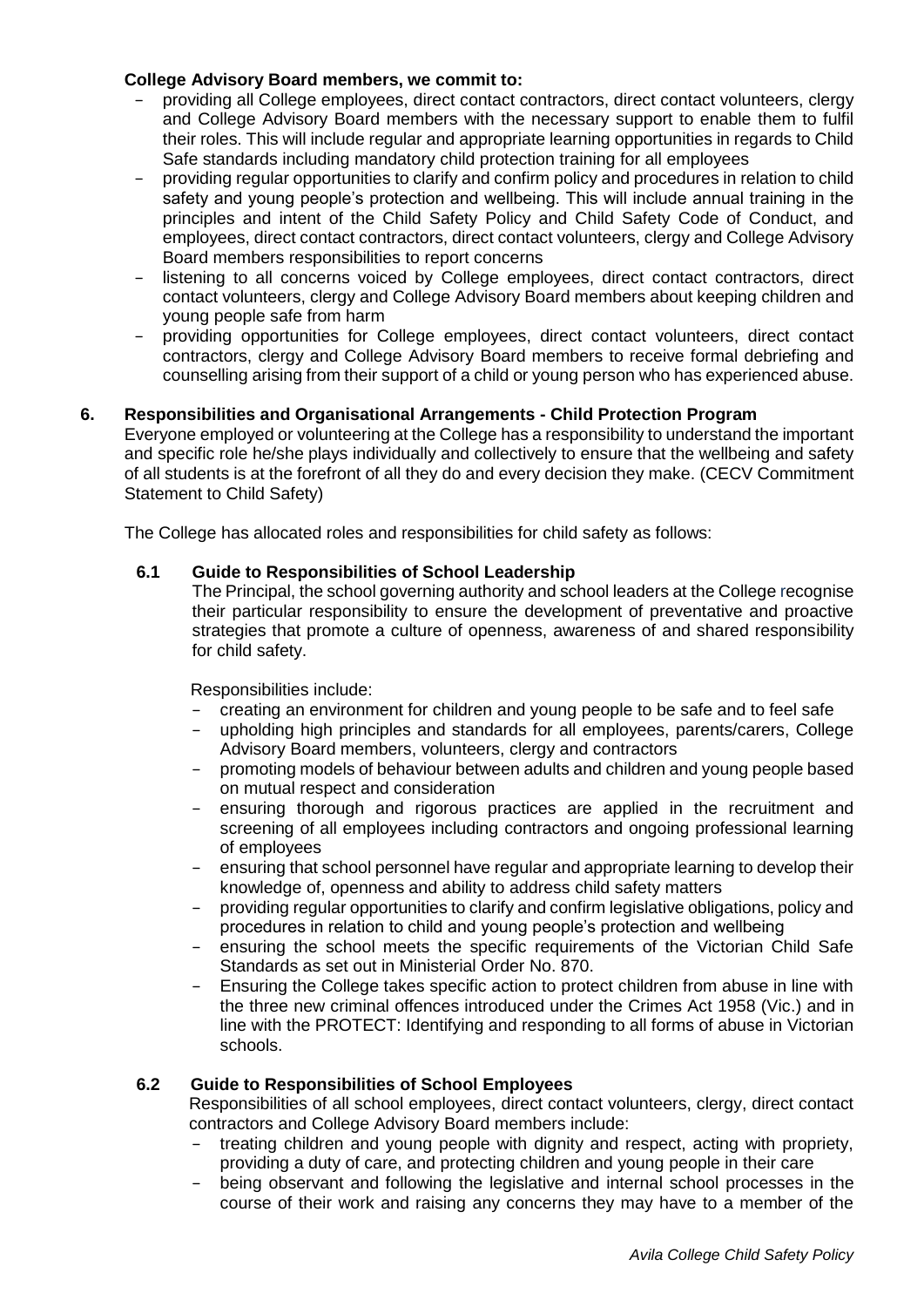Child Safe Team, if they form a reasonable belief that a child or young person has been or is being abused or neglected

- providing a physically and psychologically safe environment where the wellbeing of children and young people is nurtured
- undertaking regular training and education in order to understand their individual responsibilities in relation to child safety and the wellbeing of children and young people
- assisting children and young people to develop positive, responsible and caring attitudes and behaviours which recognise the rights of all people to be safe and free from abuse
- following the school's Child Safety Code of Conduct.

## **6.3 Child Safe Team**

The Principal is responsible for ensuring that a strong culture of child safety is maintained at the College by the delivery of appropriate child safety information within the school curriculum, the sharing of child safety information and learning and compliance with child safety policies and procedures.

The Deputy Principal Student Wellbeing will oversee the operationalising of the Child Safe policies and procedures in consultation with College leaders and the Executive Team this may include members of the Wellbeing Team, Director of Student Wellbeing, Year Level Co-ordinators, and Counsellors.

Members of the Child Safe Team are the first point of contact for raising child protection concerns within the College. They are responsible for assisting in coordinating responses to child protection incidents and to support employees if they raise concerns. Initial concerns may be raised verbally however all concerns are required to be documented and lodged with the Deputy Principal Student Wellbeing using the Protect – Responding to Suspected Child Abuse form (Appendix 3).

Child Safety will appear as an item on all College Advisory Board, Executive, Wellbeing, Curriculum and Staff Professional Learning meeting agendas to act as a reminder that ongoing dialogue and training is important to develop and maintain a child safety culture in order to provide a high level of care to our students.

# **7. Expectation of Avila College Employees – Child Safety Code of Conduct**

At the College, we expect school employees, direct contact volunteers, clergy, direct contact contractors and College Advisory Board members to proactively ensure the safety of students at all times and to take appropriate action if there are concerns about the safety of any child at the College. All College employees must remain familiar with the relevant laws, the Code of Conduct, and policies and procedures in relation to child protection and to comply with all requirements. We have developed a Child Safety Code of Conduct (Appendix 1) which recognises the critical role that school employees play in protecting the students in our care and establishes clear expectations of school employees, direct contact volunteers, clergy, direct contact contractors and College Advisory Board members for appropriate behaviour with children in order to safeguard them against abuse and or neglect.

Our Code also protects school employees through clarification of acceptable and unacceptable behaviour.

#### **8. Student Safety and Participation**

At the College, we actively encourage all students to openly express their concerns and feel comfortable about giving voice to issues that are important to them.

We teach students about what they can do if they feel unsafe and enable them to understand. identify, discuss and report on child safety. We listen to and act on any concerns students, or their parents or carers, raise with us.

#### **9. Reporting and Responding to Child Protection Concerns**

The College records any child safety complaints, disclosures or breaches of the Child Safety Code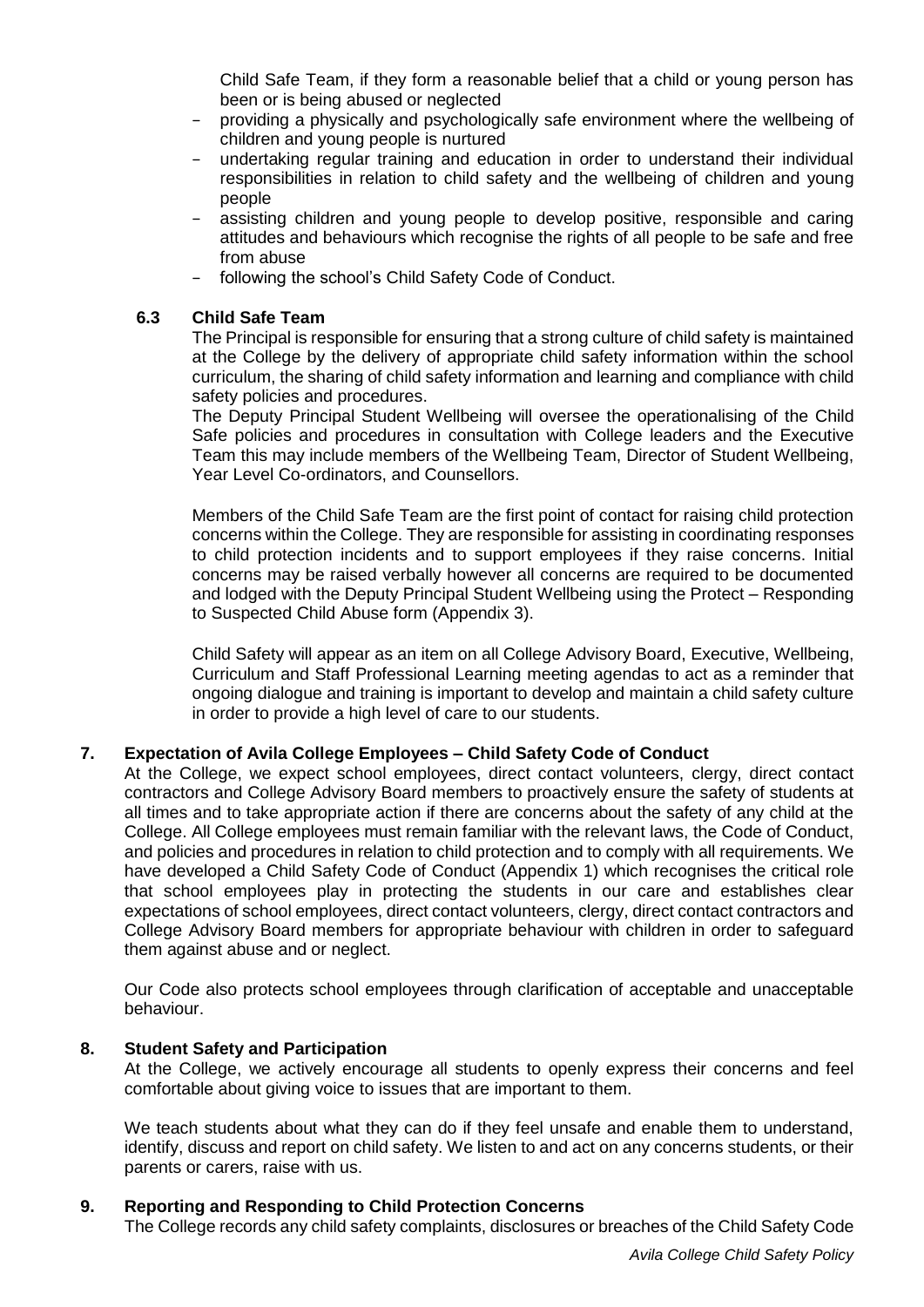of Conduct, and stores the records in accordance with security and privacy requirements. The College complies with legal obligations that relate to managing the risk of child abuse under the Children, Youth and Families Act 2005 (Vic.), the Crimes Act 1958 (Vic.) and the recommendations of the [B](http://www.parliament.vic.gov.au/fcdc/article/1788)etrayal of Trust report.

Child protection reporting obligations fall under separate pieces of legislation with differing reporting requirements.

Avila College's Child Protection – Mandatory Reporting Procedure (Appendix 2) sets out the actions required under the relevant legislation when there is a reasonable belief that a child at Avila College is in need of protection or a criminal offence has been committed, and provides guidance and procedures on how to make a report.

Our procedure assists employees to:

- − identify the indicators of a child or young person who may be in need of protection
- understand how a 'reasonable belief' is formed
- − make a report of a child or young person who may be in need of protection
- − comply with mandatory reporting obligations under child protection law and their legal obligations relating to criminal child abuse and grooming under criminal law.
- − establish internal processes to ensure that appropriate action is taken to respond to concerns about the wellbeing and/or safety of a student.

#### **10. Annual Employee Training**

All employees must annually complete the Mandatory Reporting Module in addition to completing the module prior to commencing employment. Employees access this training via: **URL[:](http://www.elearn.com.au/det/protectingchildren/external) <https://educationvic.elmotalent.com.au/>**

## **11. Screening and Recruitment of School Employees, Direct Contact Contractors, Direct Contact Volunteers and College Advisory Board Members**

The College will apply thorough and rigorous screening processes in the recruitment of employees, direct contact contractors, direct contact volunteers and College Advisory Board members involved in child-connected work. Our commitment to child safety and our screening requirements are included in all advertisements for such employees, direct contact contractors, direct contact volunteers and College Advisory Board members positions, and all applicants are provided with copies of the school's Child Safety Code of Conduct and the Child Safety Policy as part of the induction process.

When recruiting and selecting employees, direct contact contractors, direct contact volunteers and College Advisory Board members involved in child-connected work, we make all reasonable efforts to:

- − confirm the applicant's Working With Children Check and National Police Check status and/or professional registration (as relevant)
- − obtain proof of personal identity and any professional or other qualifications
- − verify the applicant's history of work involving children
- − obtain references that address the applicant's suitability for the job of working with children
- − require a new employee to undertake the Mandatory Reporting Module before beginning their employment at the College.

We have processes for monitoring and assessing the continuing suitability of school employees to work with children, including reference checks and periodic reviews of the status of Working with Children Checks, National Police Checks and employee professional registration requirements such as Victorian Institute of Teaching (VIT) registration which incorporates National Police Checks.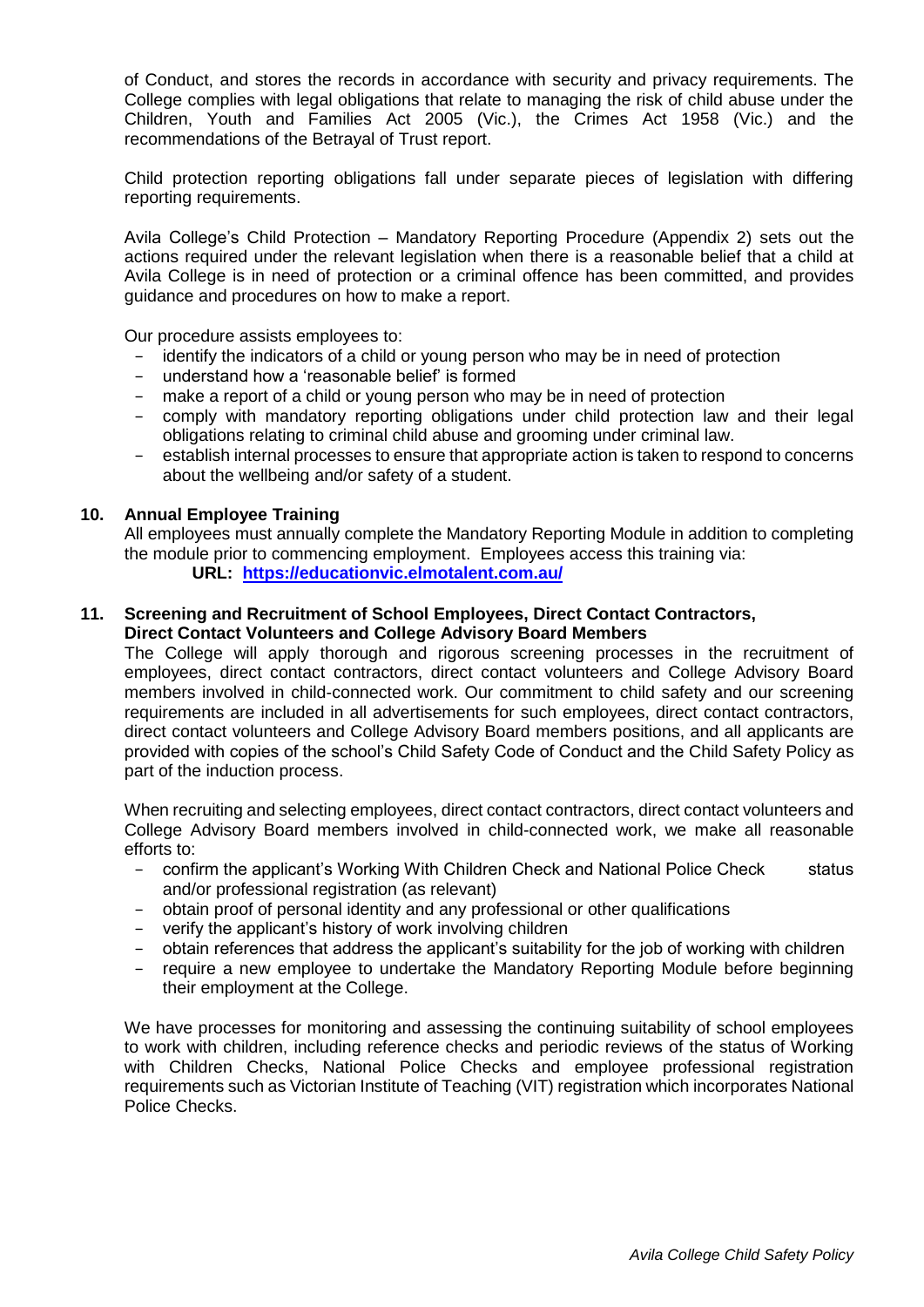#### **12. Child Safety – Education and Training for School Employees, Direct Contact Contractors, Direct Contact Volunteers and College Advisory Board Members**

The College provides employees, direct contact contractors, direct contact volunteers and College Advisory Board members with regular and appropriate opportunities to develop their knowledge of, openness and ability to address child safety matters. These opportunities occur at induction and, ongoing training and professional learning is conducted as part of the College's professional learning program to ensure that everyone understands their professional and legal obligations and responsibilities, and the procedures for reporting suspicion of child abuse and neglect.

Our induction program requires our employees and direct contact contractors to read the Child Safety Policy and Code of Conduct and to sign an acknowledgement of having read and understood these documents.

All employees are required to complete the DEED Mandatory Reporting Module annually in addition to completing the training prior to commencing employment at the College.

All employees, direct contact contractors, direct contact volunteers, College Advisory Board members and external education providers are provided with copies of our Child Safety Policy and Code of Conduct. All employees, direct contact contractors, direct contact volunteers and College Advisory Board members are required to read and review these documents as part of their induction/or prior to commencing employment/volunteering at the College.

Before commencement of employment a signed acknowledgement of having read, understood and agreement to comply with the Child Safety Policy and Code of Conduct is required to be completed and returned to the College prior to commencement of employment/commencement of the specific engagement/activity or volunteer activity as appropriate.

### **13. Risk Management**

At the College we are committed to proactively and systematically identifying and assessing risks to student safety across our whole school environment, and reducing or eliminating (where possible) all potential sources of harm. We document, implement, monitor and periodically review our risk management strategies for child safety and ensure that the strategies change as needed and as new risks arise.

#### **14. Relevant Legislation**

- − Children, Youth and Families Act 2005 (Vic.)
- − Working with Children Act 2005 (Vic.)
- − Education and Training Reform Act 2006 (Vic.)
- − Equal Opportunity Act 2010 (Vic.)
- − Privacy Act 1988 (Cth)
- − Crimes Act 1958 (Vic.) Three new criminal offences have been introduced under this Act:
	- **[Failure to disclose offence:](http://www.justice.vic.gov.au/home/safer%2Bcommunities/protecting%2Bchildren%2Band%2Bfamilies/failure%2Bto%2Bdisclose%2Boffence)** Any adult who forms a reasonable belief that a sexual offence has been committed by an adult against a child under 16 has an obligation to report that information to police. Failure to disclose the information to police is a criminal offence.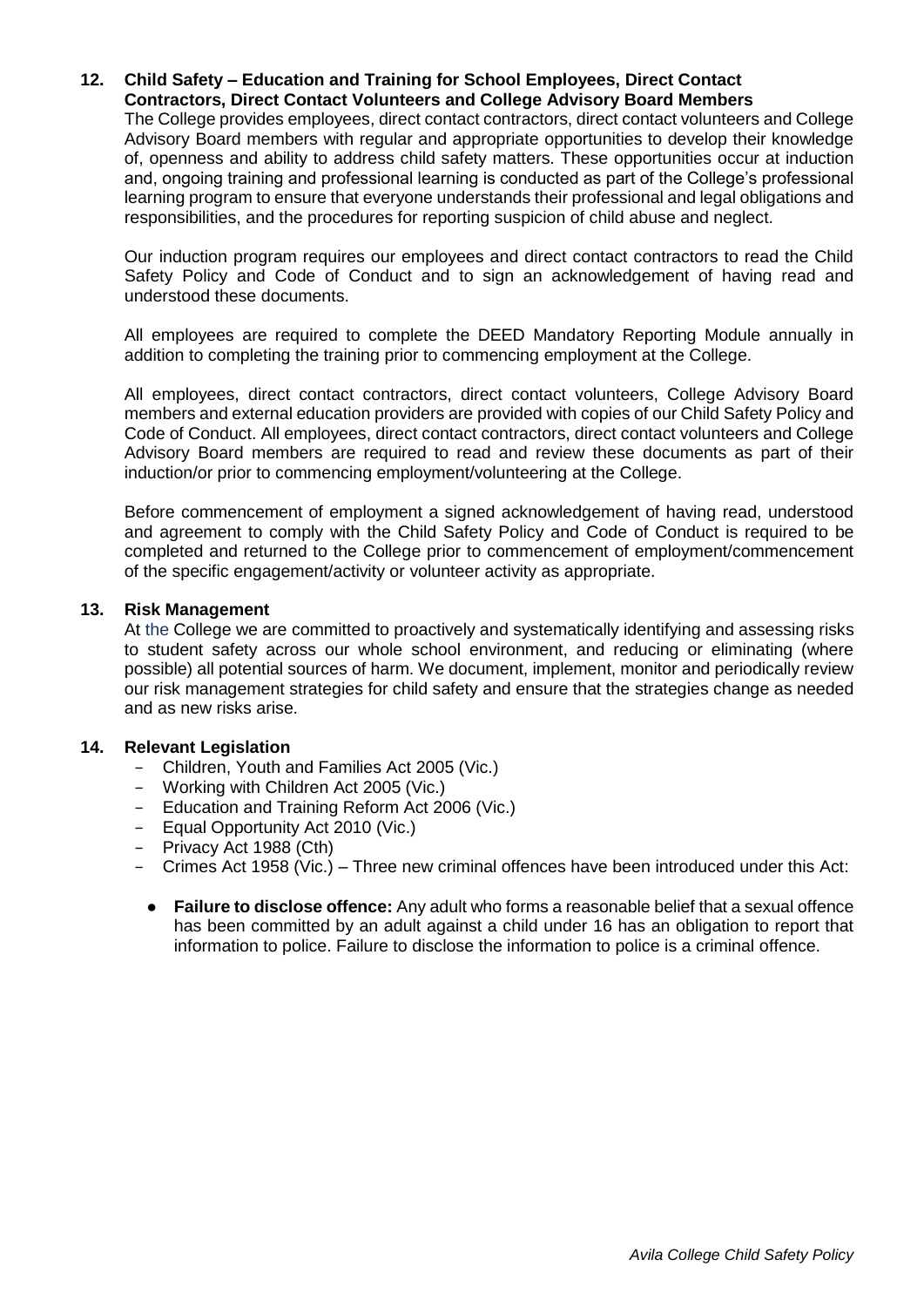- [Failure to protect offence:](http://www.cecv.catholic.edu.au/http:/www.justice.vic.gov.au/home/safer%2Bcommunities/protecting%2Bchildren%2Band%2Bfamilies/failure%2Bto%2Bprotect%2Boffence) The offence will apply where there is a substantial risk that a child under the age of 16 under the care, supervision or authority of a relevant organisation will become a victim of a sexual offence committed by an adult associated with that organisation. A person in a position of authority in the organisation will commit the offence if they know of the risk of abuse and have the power or responsibility to reduce or remove the risk, but negligently fail to do so.
- **Grooming offence:** This offence targets predatory conduct designed to facilitate later sexual activity with a child. Grooming can be conducted in person or online, for example via interaction through social media, web forums and emails.

# **15. Related Policies**

# **Catholic Education Melbourne Policies**

- − Policy 2.2: Guidelines Relating to the Employment of Staff
- − Policy 2.19: Child Protection Reporting Obligations
- − Policy 2.19a: School Guidelines –Police and DHHS Interview Protocols
- − Policy 2.20: Complaints
- − CEM Guidelines for Behaviour Support
- − CECV Whole School Approaches to Supporting Positive Behaviour

#### **School Policies**

- − Mandatory Reporting Procedure
- − Code of Conduct
- − Parents/Carers Code of Belonging
- − Managing Drug Issues in Catholic Schools
- − Staff ICT Use
- − Social Media
- − Complaints

### **16. Breach of Policy**

Where an **employee** is suspected of breaching any obligation, duty or responsibility within this Policy, the College may start the process under Clause 13 of the Victorian Catholic Education Multi Enterprise Agreement 2018 (VCEMEA) for managing employment concerns. This may result in disciplinary consequences, however please note the following guidance:

Before formally reporting any observed or suspected breach, employees should have a conversation with the Deputy Principal Student Wellbeing or the Principal. If the possible breach is by their supervisor, then the Principal is to be advised.

The College will consider several factors when assessing what action needs to be taken and each situation will be reviewed on a case by case basis. Factors for consideration could include:

- − The seriousness/impact of the breach
- − The likelihood of the breach being committed again
- − Whether the breach has occurred previously
- − The risk the breach causes to employees, students or other people, and
- − Whether the breach would be serious to require formal disciplinary action.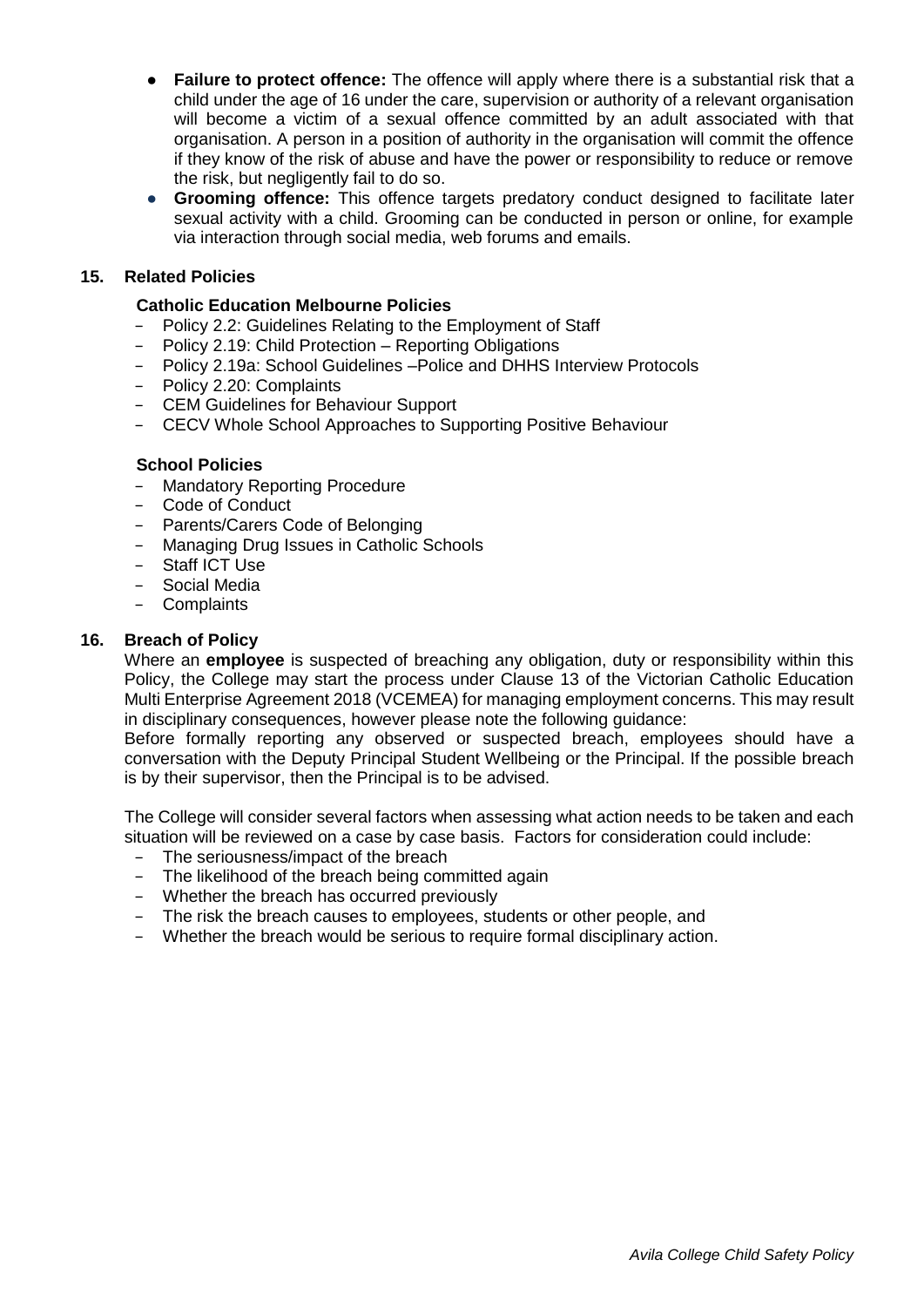

Note: Any breaches of the Child Safety Policy or Code of Conduct will be assessed under the Reportable Conduct Scheme – CCYP (Commission for Children and Young People). In summary, the scheme requires the organisation to respond to allegations of child abuse (and other childrelated misconduct) made against their workers and volunteers, and to notify the CCYP of any allegations<https://ccyp.vic.gov.au/reportable-conduct-scheme/>

Where the Principal is suspected of breaching any obligation, duty or responsibility within this policy, the concerned party is advised to contact their parish priest or the canonical administrator. Relevant notification should also be made to Catholic Education Melbourne (Office of Professional Conduct, Ethics and Investigation).

**If another member of the school community** is suspected of breaching any obligation, duty or responsibility within this policy, the school is to take appropriate action in accordance with: Avila College Child Safety Procedure and/or contact Catholic Education Melbourne (Office of Professional Conduct, Ethics and Investigation).

#### **17. Review of this Child Safety Policy**

At the College we are committed to continuous improvement of our child safety systems and practices. This policy is to be a dynamic document that will be reviewed annually. This will ensure that Avila College's Child Safety Policy is aligned to relevant legislation and incorporates best practice. We will maintain a history of updates to the policy.